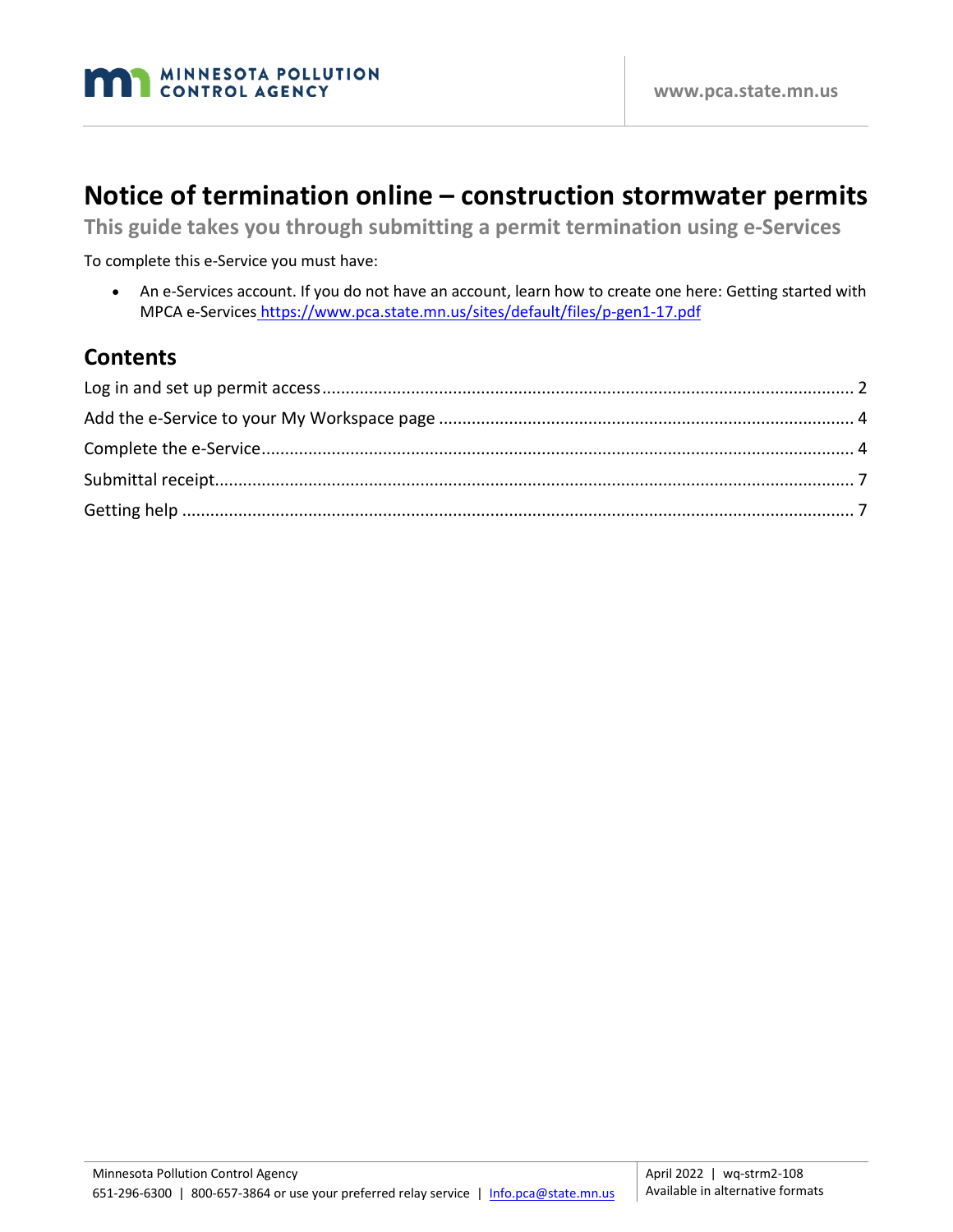Follow these instructions to access and complete the Notification of Permit Termination e-Service.

## <span id="page-1-0"></span>**Log in and set up permit access**

1. Log in to your e-Services account at: [https://rsp.pca.state.mn.us/.](https://rsp.pca.state.mn.us/)

2. On the My Workspace page, click **Add Facilities**. A "facility" is the specific permit you wish to terminate.

| <b>My Facilities</b>                                                                 |                    |         |                    |                      |                                                | 《文                    |
|--------------------------------------------------------------------------------------|--------------------|---------|--------------------|----------------------|------------------------------------------------|-----------------------|
| Note: You may add facilities by clicking the "Add Services/Facilities" button below. |                    |         |                    |                      |                                                |                       |
| <b>Facility Name</b>                                                                 | <b>Facility ID</b> | Program | <b>Access Type</b> | <b>Access Status</b> | <b>Change Manage</b><br><b>Access Security</b> | <b>View Remove</b>    |
| Clicking a column title will sort the table by that column.                          |                    |         |                    |                      |                                                |                       |
|                                                                                      |                    |         |                    |                      |                                                | <b>Add Facilities</b> |

3. On the Facility Search page, enter your permit number (looks like "C00012345" or "SUB0001234") in the **Alternate/Historic Name/ID** field. If you do not know the permit number you can search for it at: [https://webapp.pca.state.mn.us/csw/permitsw](https://webapp.pca.state.mn.us/csw/permits)q-strm.

**If searching by permit number doesn't yield results, try searching with the project name in the field Facility Name. The project name must be entered exactly as it appears in our records. The project name can be found with the permit search tool (see above).**

| <b>Facility ID:</b>            | <b>Address:</b>      |              |
|--------------------------------|----------------------|--------------|
| <b>Facility Name:</b>          | County:              | $\checkmark$ |
| Alternate/Historic<br>Name/ID: | <b>Municipality:</b> | $\checkmark$ |
|                                | ZIP:                 |              |
| <b>Facility Type:</b>          | ັ                    |              |
| <b>Facility User Group:</b>    | v                    |              |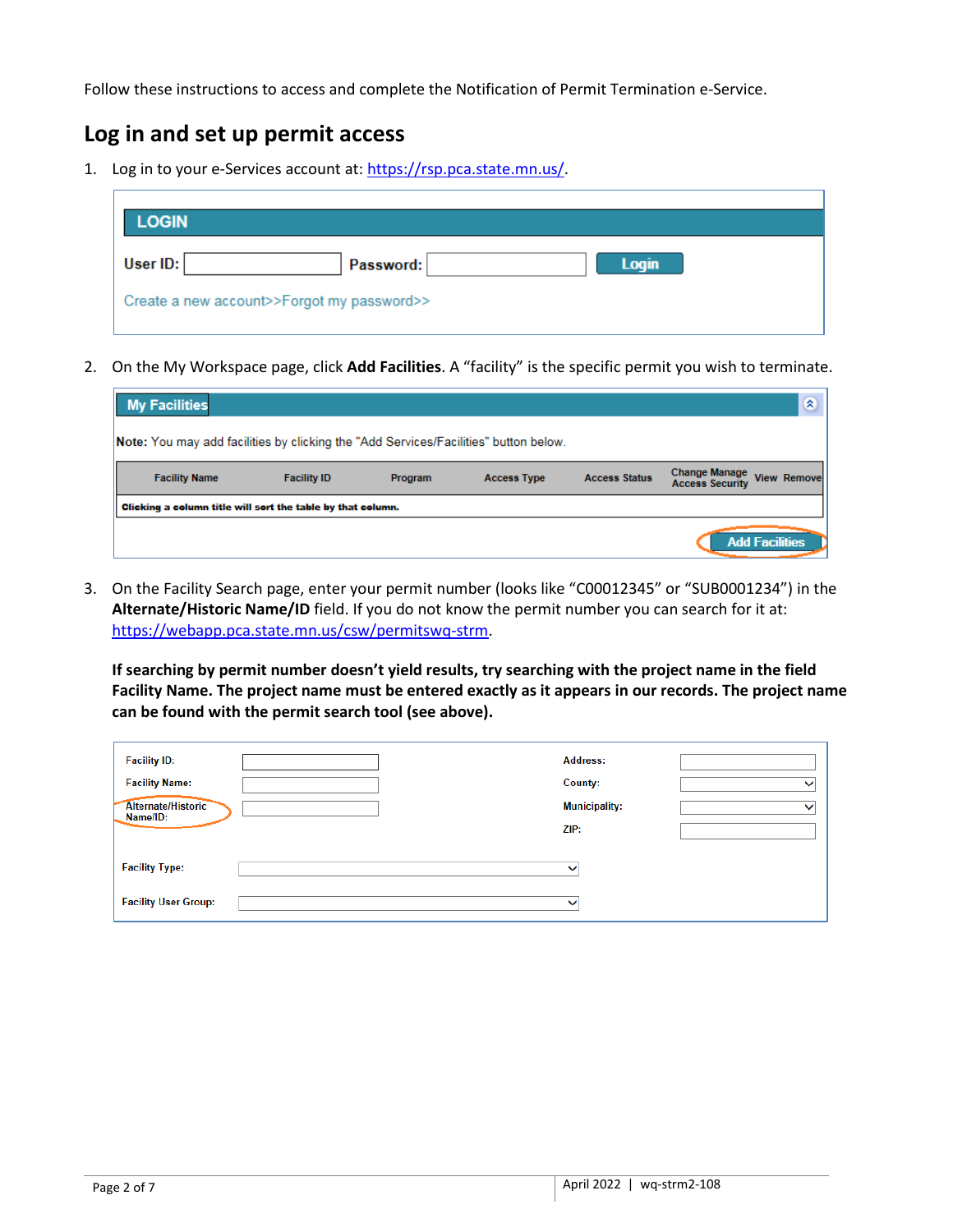4. In the list of permits returned by your search, select the check box next to the permit you want to add to your account.

To save your selected permit and add more, click **Add More Facilities**. To save your selected permit without adding more, click **Continue**.

|                        | <b>FACILITY SEARCH RESULTS</b> |                    |                         |                            |                 |
|------------------------|--------------------------------|--------------------|-------------------------|----------------------------|-----------------|
|                        |                                |                    |                         |                            |                 |
| <b>Selected</b>        | <b>Facility</b>                | <b>Facility ID</b> | <b>Physical Address</b> | <b>View</b>                |                 |
| ✓                      | Rose Hill                      | 220573             | Savage, MN 55378        |                            |                 |
| <b>Clear/Check All</b> |                                |                    |                         | <b>Add More Facilities</b> | <b>Continue</b> |

5. Select "CSW certifier" on the drop down menu under **Change Access Type to**. Then click **Continue**.

| SELECT ACCESS TYPE   |                    |                                                       |                              |              | c                            |
|----------------------|--------------------|-------------------------------------------------------|------------------------------|--------------|------------------------------|
|                      |                    | Please select an Access Type for each facility added. |                              |              |                              |
|                      |                    |                                                       |                              |              |                              |
| <b>Facility Name</b> | <b>Facility ID</b> | <b>Current Access Type</b>                            | <b>Change Access Type to</b> |              | <b>Cancel Access Request</b> |
| Rose Hill            | 220573             | No Access                                             | No Change                    | $\checkmark$ |                              |
|                      |                    |                                                       |                              |              | <b>Continue</b>              |

6. On the Access Change Confirmation screen, click **Continue.**

|                                             | <b>ACCESS CHANGE CONFIRMATION</b> |                     |
|---------------------------------------------|-----------------------------------|---------------------|
|                                             |                                   | View/Print Language |
| <b>Access Change - Online Approval</b>      |                                   |                     |
| Your access request is Granted.             |                                   |                     |
| <b>Facility Name:</b>                       | Rose Hill                         |                     |
| <b>Facility ID:</b>                         | 220573                            |                     |
| <b>Access Type Requested: CSW Certifier</b> |                                   |                     |
|                                             |                                   | <b>Continue</b>     |

7. On the My Workspace page under My Facilities, your facility access will display as *Granted*.

<span id="page-2-0"></span>

| <b>My Facilities</b>                                                                 |                    |                |                      |                      |                                                | $\mathbf{\hat{z}}$ |
|--------------------------------------------------------------------------------------|--------------------|----------------|----------------------|----------------------|------------------------------------------------|--------------------|
| Note: You may add facilities by clicking the "Add Services/Facilities" button below. |                    |                |                      |                      |                                                |                    |
| <b>Facility Name</b>                                                                 | <b>Facility ID</b> | <b>Program</b> | <b>Access Type</b>   | <b>Access Status</b> | <b>Change Manage</b><br><b>Access Security</b> | <b>View Remove</b> |
| Rose Hill                                                                            | 220573             | <b>N/A</b>     | <b>CSW Certifier</b> | Granted              |                                                | Ø                  |
| Clicking a column title will sort the table by that column.                          |                    |                |                      |                      |                                                |                    |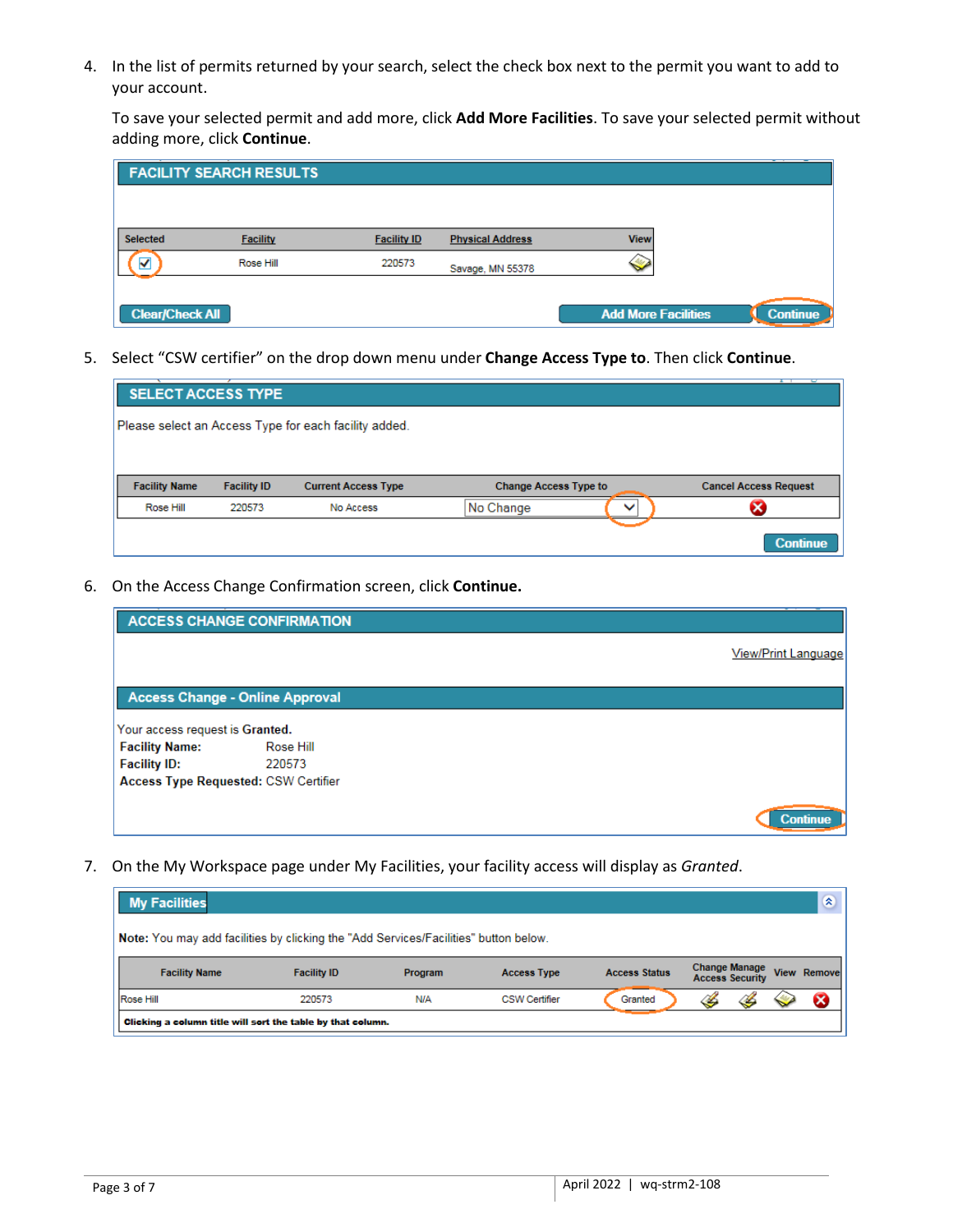## **Add the e-Service to your My Workspace page**

1. On the My Workspace page, click **Configure Services**.

| Service Selection                                                                           | $\infty$                                                                                                                                                     |
|---------------------------------------------------------------------------------------------|--------------------------------------------------------------------------------------------------------------------------------------------------------------|
| without selecting facilities as shown below.                                                | Note: Access to this electronic service selection and submittal area is granted by selecting facilities using the user profile. Some services are accessible |
| <b>Construction Stormwater</b><br><b>Construction Stormwater General Permit Application</b> | <b>Hazardous Waste</b><br>Notification of Regulated Waste Activity                                                                                           |
| <b>Solid Waste</b><br>Yard Waste Permit By Rule                                             | <b>Water Quality</b><br>Discharge Monitoring Report                                                                                                          |
|                                                                                             | <b>Configure Services</b>                                                                                                                                    |

2. Select the check box next to **Notification of Permit Termination.** This service is listed under Services Requiring Facilities, All Programs.

| <b>Services Requiring Facilities</b>                                                            |                                              |
|-------------------------------------------------------------------------------------------------|----------------------------------------------|
| <b>Aboveground Storage Tanks</b><br>1) O Aboveground Storage Tank Issuance or Reissuance Permit | Air<br>(1) OAdministrative Amendment Service |
|                                                                                                 | $\bigcap$ Air Dispersion Modeling            |
|                                                                                                 | ⊟ Individual Permit Reissuance               |
| <b>All Programs</b><br>i) Motification of Permit Termination                                    | Feedlot<br>□ Feedlot Annual Report           |

3. Click **OK.**

Note: Once you complete these steps, the service link will automatically display on your My Workspace page each time you log in.

#### <span id="page-3-0"></span>**Complete the e-Service**

1. On the My Workspace page, click **Notification of Permit Termination**.

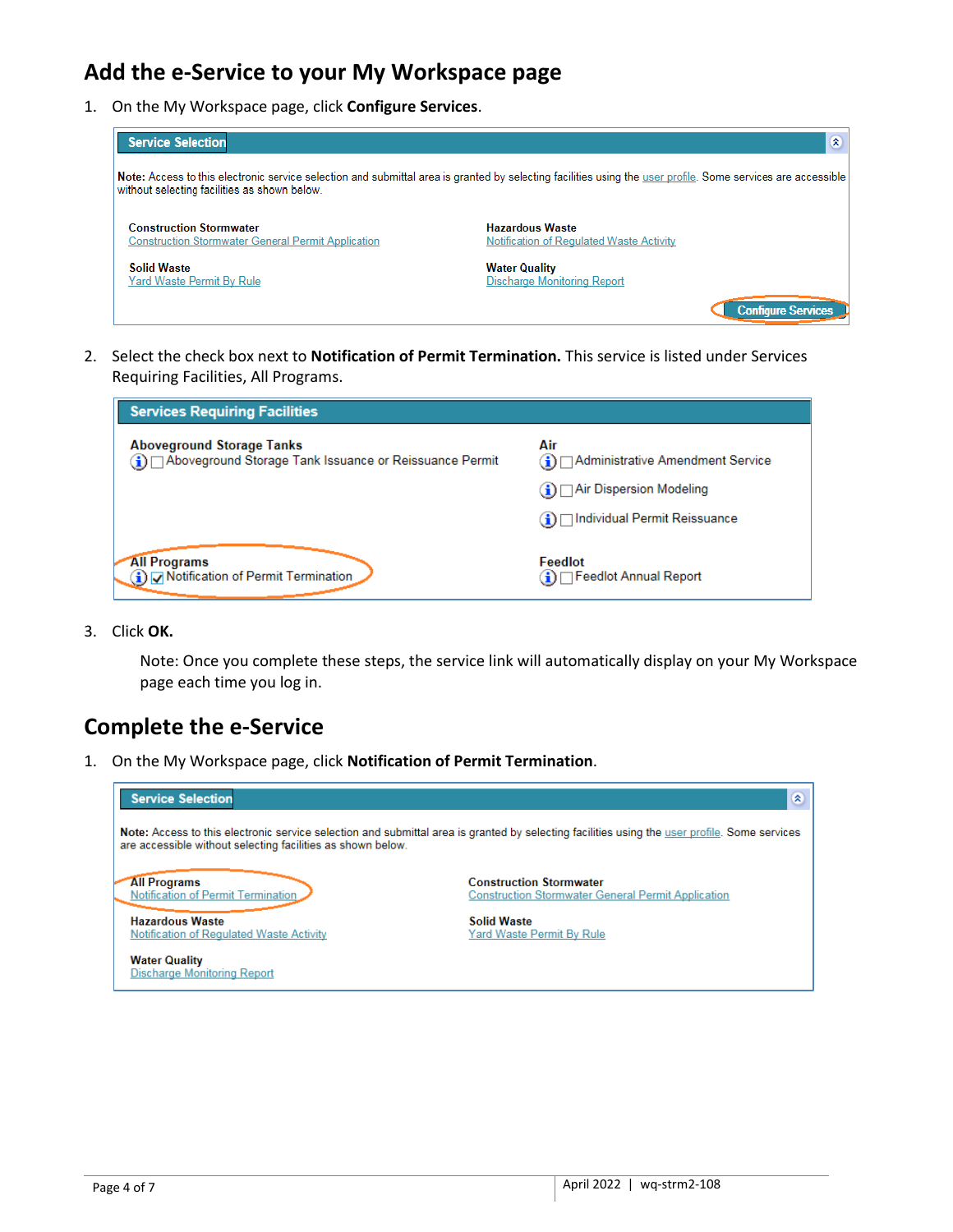2. On the List of Permits Authorized to Terminate page, select the permit you wish to terminate, then click **Continue**.

|               |                     | <b>List of Permits Authorized to Terminate</b> |                                  |                                                                                                                                                                                                                                      |                        |                 |
|---------------|---------------------|------------------------------------------------|----------------------------------|--------------------------------------------------------------------------------------------------------------------------------------------------------------------------------------------------------------------------------------|------------------------|-----------------|
|               |                     |                                                |                                  |                                                                                                                                                                                                                                      |                        |                 |
|               |                     |                                                |                                  | This table lists the permits you are authorized to terminate. One permit termination per service is allowed. For Construction<br>Stormwater, all Subdivision permits must be terminated before the overall permit can be terminated. |                        |                 |
|               |                     |                                                |                                  |                                                                                                                                                                                                                                      |                        |                 |
| service.      |                     |                                                |                                  | Select the permit for termination by clicking Select on the row, then click Continue. Click Cancel if you wish to discontinue this                                                                                                   |                        |                 |
|               |                     |                                                |                                  |                                                                                                                                                                                                                                      |                        |                 |
| <b>Select</b> | Program             | <b>Permit ID</b>                               | <b>Effective</b><br><b>Dates</b> | <b>Name</b>                                                                                                                                                                                                                          | <b>Address</b>         | <b>City</b>     |
|               | Const<br>Stormwater | C00040646                                      | 06/03/2015 -<br>02/01/2020       | Pheasant Run of Lakeville                                                                                                                                                                                                            | <b>Address Unknown</b> | Lakeville       |
| ۰             | Const<br>Stormwater | SUB0046966                                     | 06/28/2017 -<br>02/01/2020       | Pheasant Run of Lakeville                                                                                                                                                                                                            |                        | Lakeville       |
|               | Const<br>Stormwater | SUB0047148                                     | 07/18/2017 -<br>02/01/2020       | Pheasant Run of Lakeville                                                                                                                                                                                                            |                        | Lakeville       |
|               |                     |                                                |                                  |                                                                                                                                                                                                                                      | <b>Cancel</b>          | <b>Continue</b> |

Note: If you do not see your permit listed, click **Cancel.** Follow the steps in section "Log in and set up permit access" on page 1 to ensure your facility is properly added to your account.

3. On the Permit Termination page, select your **Reason** for termination using the drop-down menu.

|                     | <b>Permit Termination</b>  |                         |                                                                                                                    |                |                                |
|---------------------|----------------------------|-------------------------|--------------------------------------------------------------------------------------------------------------------|----------------|--------------------------------|
|                     |                            |                         |                                                                                                                    |                |                                |
| Program             | <b>Permit ID</b>           | <b>Effective Dates</b>  | <b>Name</b>                                                                                                        | <b>Address</b> | <b>City</b>                    |
| Const<br>Stormwater | SUB0046966                 | 06/28/2017 - 02/01/2020 | Pheasant Run of Lakeville                                                                                          |                | Lakeville                      |
|                     |                            |                         |                                                                                                                    |                |                                |
| *Reason:            |                            |                         | <b>Comments:</b>                                                                                                   |                |                                |
|                     | ▽                          |                         |                                                                                                                    |                | △                              |
|                     |                            |                         |                                                                                                                    |                |                                |
|                     |                            |                         |                                                                                                                    |                |                                |
|                     | <b>Other Instructions:</b> |                         |                                                                                                                    |                |                                |
|                     |                            |                         | Selection of other as a permit termination reason requires an explanation in the Comments field before continuing. |                |                                |
|                     |                            |                         |                                                                                                                    |                | <b>Return</b><br><b>Cancel</b> |

- a. Each permit type shows a unique list of Reason options
- b. If you select "Other" as a reason, you MUST include an explanation in the Comments box.
- c. Use the Comments box if you wish to add any other details such as date of facility closure (optional).
- 4. Click **Continue**.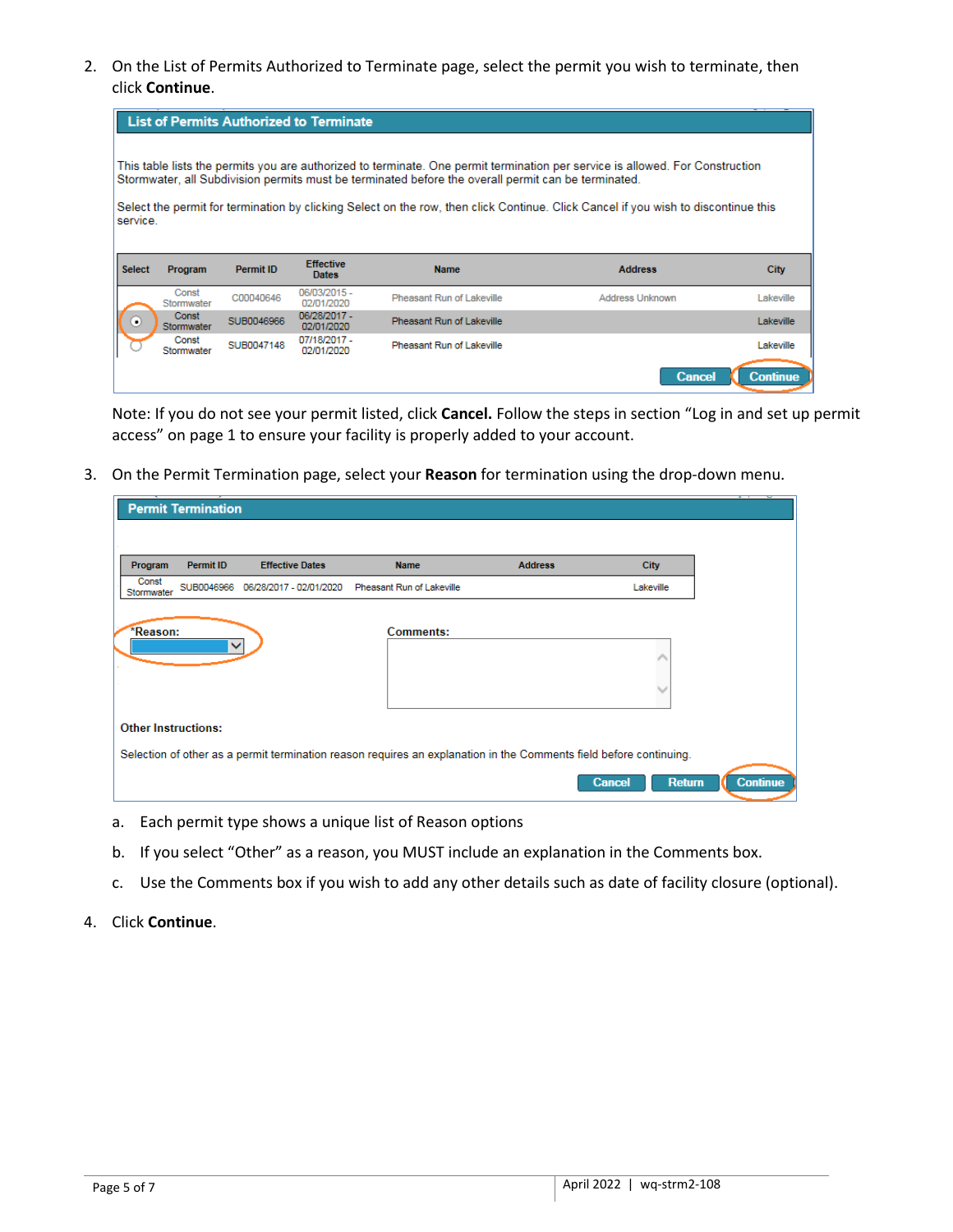# **Certification**

5. Click the blue ribbon icon under Sign Electronically.

| <b>CERTIFICATION</b>                                        |                                                          |                       |                         |                                      |  |  |  |
|-------------------------------------------------------------|----------------------------------------------------------|-----------------------|-------------------------|--------------------------------------|--|--|--|
|                                                             | To sign electronically, please click on the blue ribbon. |                       |                         |                                      |  |  |  |
| Required                                                    | <b>Name</b>                                              | <b>Signature Type</b> | <b>Signature Status</b> | <b>Sign</b><br><b>Electronically</b> |  |  |  |
|                                                             |                                                          | <b>CSW Certifier</b>  | Not Signed              |                                      |  |  |  |
| Clicking a column title will sort the table by that column. |                                                          |                       |                         |                                      |  |  |  |

6. Enter your answer to the Challenge/Response Question, then click **Submit**.

| <b>Challenge/Response Question</b>                                                          |  |  |  |  |  |
|---------------------------------------------------------------------------------------------|--|--|--|--|--|
| Prior to signing your submission, you must answer the following Question correctly:         |  |  |  |  |  |
| (Oase-Insensitive)<br>*Who is the person you most admire?<br><b>Submit</b><br><b>Cancel</b> |  |  |  |  |  |

7. Enter your electronic signature PIN, then click **Sign Electronically**.

| <b>Electronic Signature PIN</b>                                                                                                  |                                                                  |  |  |  |  |  |
|----------------------------------------------------------------------------------------------------------------------------------|------------------------------------------------------------------|--|--|--|--|--|
| *Electronic Signature PIN:                                                                                                       | (Case-Sensitive)                                                 |  |  |  |  |  |
| <sup>*</sup> Required                                                                                                            | <b>Sign Electronically</b><br><b>Cancel</b><br><b>Forgot PIN</b> |  |  |  |  |  |
| Certification of your PIN constitutes an electronic signature of this submittal in accordance with the aforementioned statement. |                                                                  |  |  |  |  |  |

8. Click Continue to submit your termination request. CSW permits terminate automatically. You will receive an email confirmation receipt within 1-2 minutes. Contact the MPCA if you do not receive an email [*include contact info here directing users to the Online Services hotline and/or the Program-specific staff*]. Please do not submit another termination request*.* 

<span id="page-5-0"></span>

| <b>CERTIFICATION</b>                                        |                  |                       |                                                  |                 |  |  |  |
|-------------------------------------------------------------|------------------|-----------------------|--------------------------------------------------|-----------------|--|--|--|
| Required                                                    | <b>Name</b>      | <b>Signature Type</b> | <b>Signature Status</b><br><b>Electronically</b> |                 |  |  |  |
|                                                             | Kaitlin Jamieson | <b>CSW Certifier</b>  | Signed on 12/04/2018                             |                 |  |  |  |
| Clicking a column title will sort the table by that column. |                  |                       |                                                  |                 |  |  |  |
|                                                             |                  |                       |                                                  | <b>Continue</b> |  |  |  |